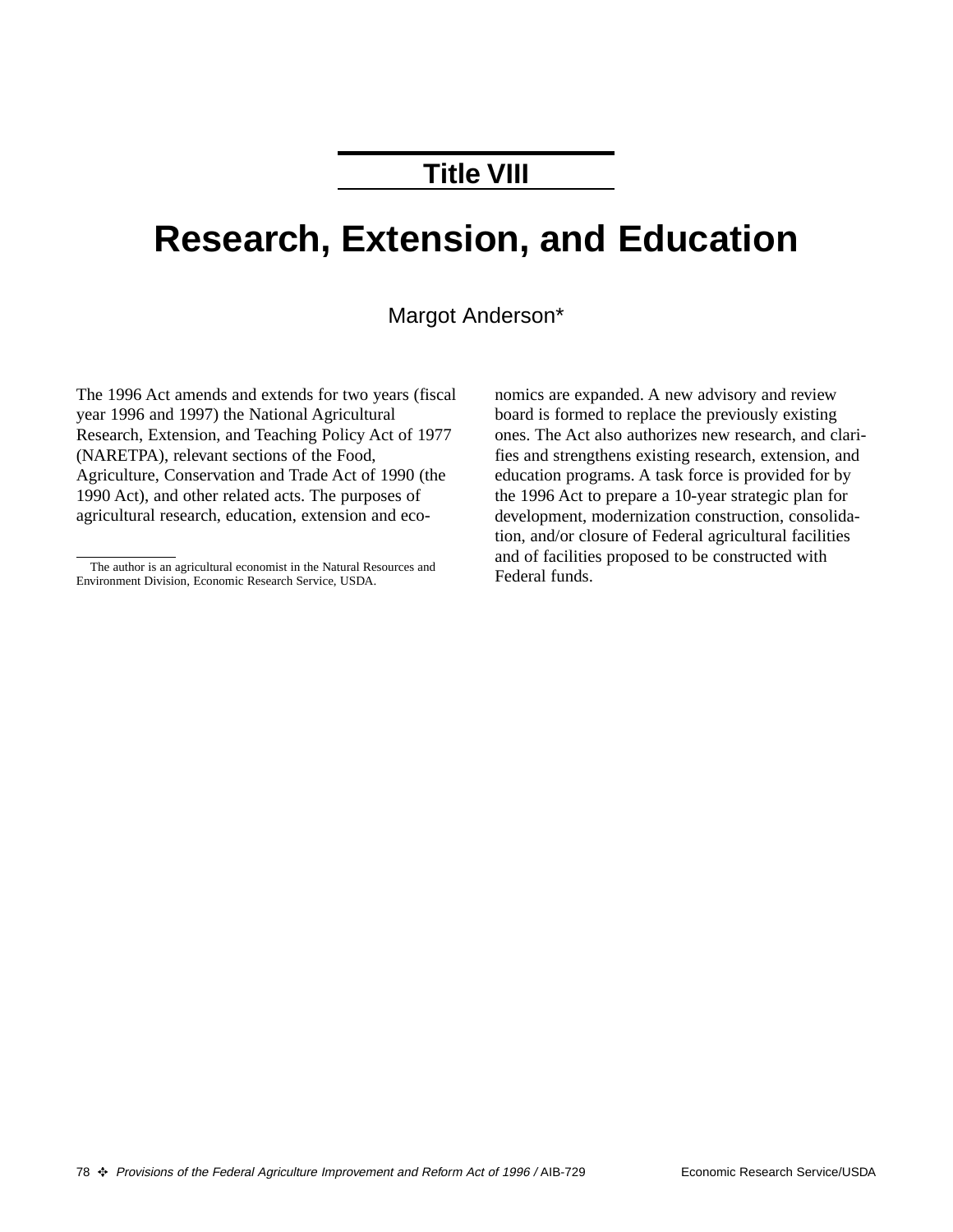### **Subtitle A**

## **Modification and Extension of Activities Under the 1977 Act**

NARETPA (originally enacted as Title XIV of the Food and Agriculture Act of 1977) established USDA as the lead agency for the food and agricultural sciences; emphasized that research, extension, and teaching are distinct missions of USDA; improved coordination and planning of USDA research; and established a new system of competitive grants for research and facilities (competitive grants for facilities have never been offered).

#### **Purposes of Agricultural Research, Extension and Education**

The 1996 Act amends NARETPA (7 U.S.C. 3101) to define eight purposes of federally supported agricultural research, extension, and education. These eight purposes are to:

- (1) Enhance the competitiveness of the U.S. agriculture and food industry in an increasingly competitive world environment;
- (2) Increase the long-term productivity of U.S. agriculture and the food industry while maintaining and enhancing the natural resource base on which rural America and the United States agricultural economy depend;
- (3) Develop new uses and new products for agricultural commodities, such as alternative fuels, and develop new crops;
- (4) Support agricultural research and extension to promote economic opportunity in rural communities and to meet the increasing demand for information and technology transfer throughout the U.S. agriculture industry;
- (5) Improve risk management in the U.S. agriculture industry;
- (6) Improve the safe production of, processing of , and adding of value to, U.S. food and fiber resources

using methods that maintain the balance between yield and environmental soundness;

- (7) Support higher education in agriculture to give the next generation of Americans the knowledge, technology, and applications necessary to enhance the competitiveness of U.S. agriculture; and,
- (8) Maintain an adequate, nutritious, and safe supply of food to meet human nutritional needs and requirements.

#### **Establishment of a National Agricultural Research, Extension, Education, and Economics Advisory Board**

The 1996 Act consolidates three existing boards— USDA's Agricultural Science and Technology Review Board, the Joint Council on Food and Agricultural Sciences, and the National Agricultural Research and Extension Users Advisory Board—into a single National Agricultural Research, Extension, Education, and Economics Advisory Board. This new Board will consist of 30 members appointed by the Secretary, representing a broad array of agricultural interests, including farm cooperatives, national farm organizations, national consumer interests groups, national conservation or natural resource groups, national aquaculture associations, food and agricultural transportation groups, national forestry groups, and others. Ex Officio members include the Secretary, the Under Secretary for Research, Education, and Economics, the Administrator of the Cooperative State Research, Education, and Extension Service, the Administrator of the Agricultural Research Service, the Administrator of the Economic Research Service, and the Administrator of the National Agricultural Statistics Service. The Board will remain in existence until September 30, 2002.

The Advisory Board is charged with reviewing and providing consultation to the Secretary and the landgrant colleges and universities on national policies and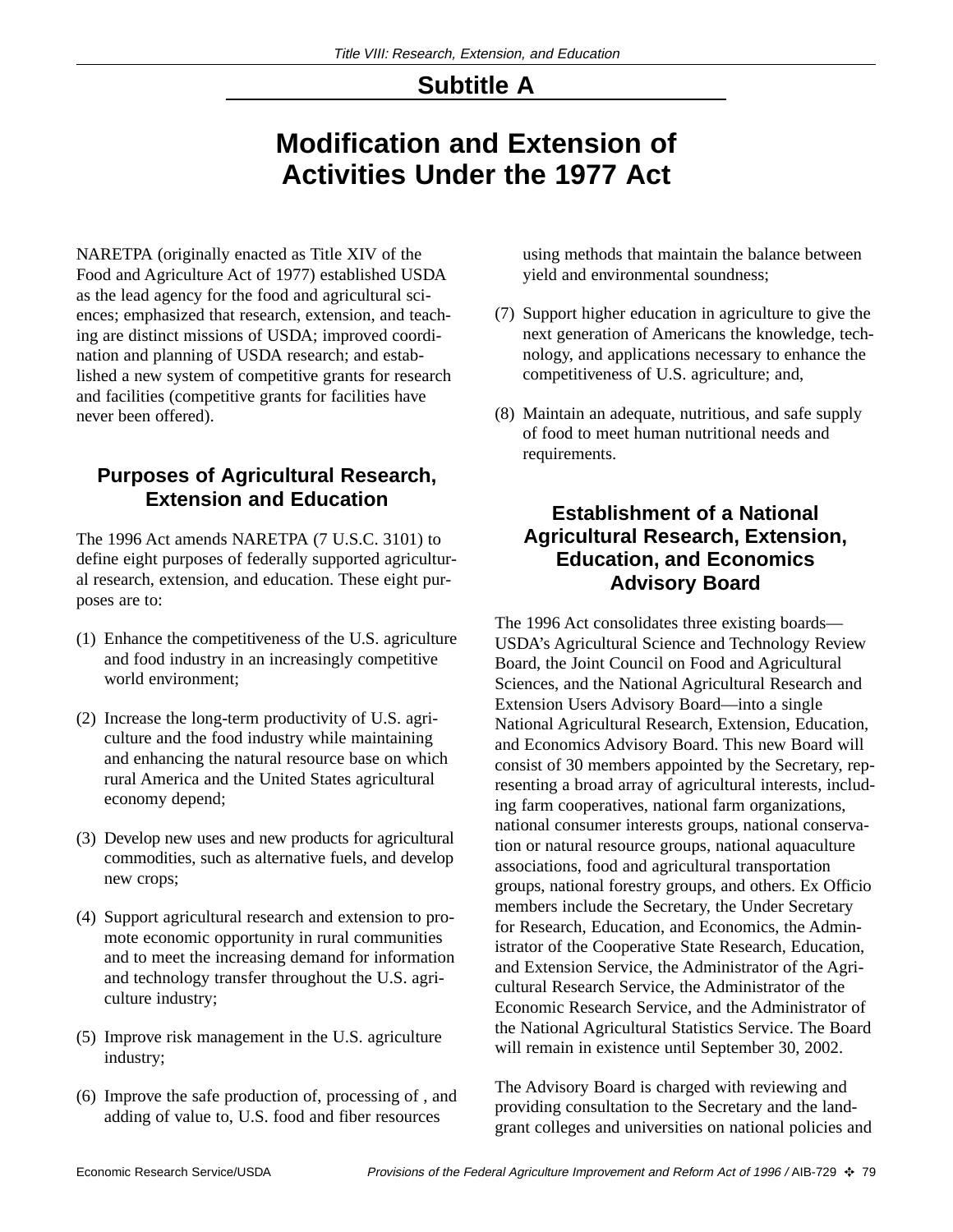priorities relating to agricultural research, extension, education, and economics. In it's review, the Board will evaluate the results and effectiveness of agricultural research, education, extension, and economics with respect to policies and priorities. The Board will review and make recommendations to the Under Secretary for Research, Education, and Economics on the research, extension, education and economics portion of a mandated draft strategic plan (5 U.S.C. 306).

#### **Federal Advisory Board Committee Act Exemption**

The 1996 Act specifically exempts groups composed of State cooperative institution employees, other public universities and postsecondary institution employees, and full-time Federal employees from the Federal Advisory Committee Act (FACA) provisions. The exemption applies to committees, boards, task forces, etc. created for purposes related to cooperative efforts in agricultural research, extension, or teaching. Meeting of such groups, however, are required to be announced in advance and open to the public.

#### **Coordination and Planning of Agricultural Research, Extension, and Education**

The Secretary is required to develop and carry out a system to monitor and evaluate agricultural research and extension activities conducted or supported by USDA that will enable the Secretary to measure the impact and effectiveness of research, extension, and education programs according to priorities, goals, and mandates established by law. In developing the monitoring and evaluation system, the Secretary shall also incorporate information transfer technologies to optimize public access to research information.

#### **Grants and Fellowships for Food and Agricultural Sciences Education**

The 1996 Act extends, through fiscal year 1997, USDA's role as the lead Federal agency for higher education in the food and agricultural sciences. NARETPA of 1977 is also amended to: (1) broaden eligibility to receive higher education grants to include research foundations maintained by eligible colleges

and universities, and (2) administer grants to build teaching and research capacity at colleges and universities with significant minority enrollments. NAREP-TA is further amended to authorize USDA to administer national grants programs to promote and strengthen public secondary school education curricula, faculty, and enrollments in agriscience and agribusiness.

#### **Grants for Research on the Production and Marketing of Alcohols and Industrial Hydrocarbons From Agricultural Commodities and Forest Products**

The 1996 Act extends through fiscal year 1997 the authorization of grants for research on the production and marketing of alcohol and industrial hydrocarbons from agricultural commodities and forest products. The Secretary may award grants to educational institutions and Federal laboratories to conduct research related to alcohol fuels, industrial oilseed crops for diesel fuel, other forms of biomass fuel, and other industrial hydrocarbons made from agricultural commodities and forest products; and to develop economical and commercially feasible means for producing, collecting, and transporting agricultural crops, wastes, residues, and byproducts for use as feedstocks for the production of alcohol and other forms of biomass energy.

#### **Policy Research Centers**

The new legislation amends the NARETPA to authorize the Secretary to make grants, competitive grants, and special research grants, and enter into cooperative agreements and other contracting instruments with policy research centers including State experiment stations, colleges and universities, and other research institutions and private organizations, corporations, and individuals to conduct objective and operationally independent research and education programs on: (1) the farm and agricultural sectors, (2) the environment, (3) rural families, households and economies, and (4) consumers, food and nutrition. Funding may be provided for disciplinary and interdisciplinary research and education concerning policy research activities including: (1) quantification of the implications of public policies and regulations, (2) development of theoretical and research methods, (3) collection and analysis of data for policy makers, analysts, and individuals, and (4) development of programs to train analysts.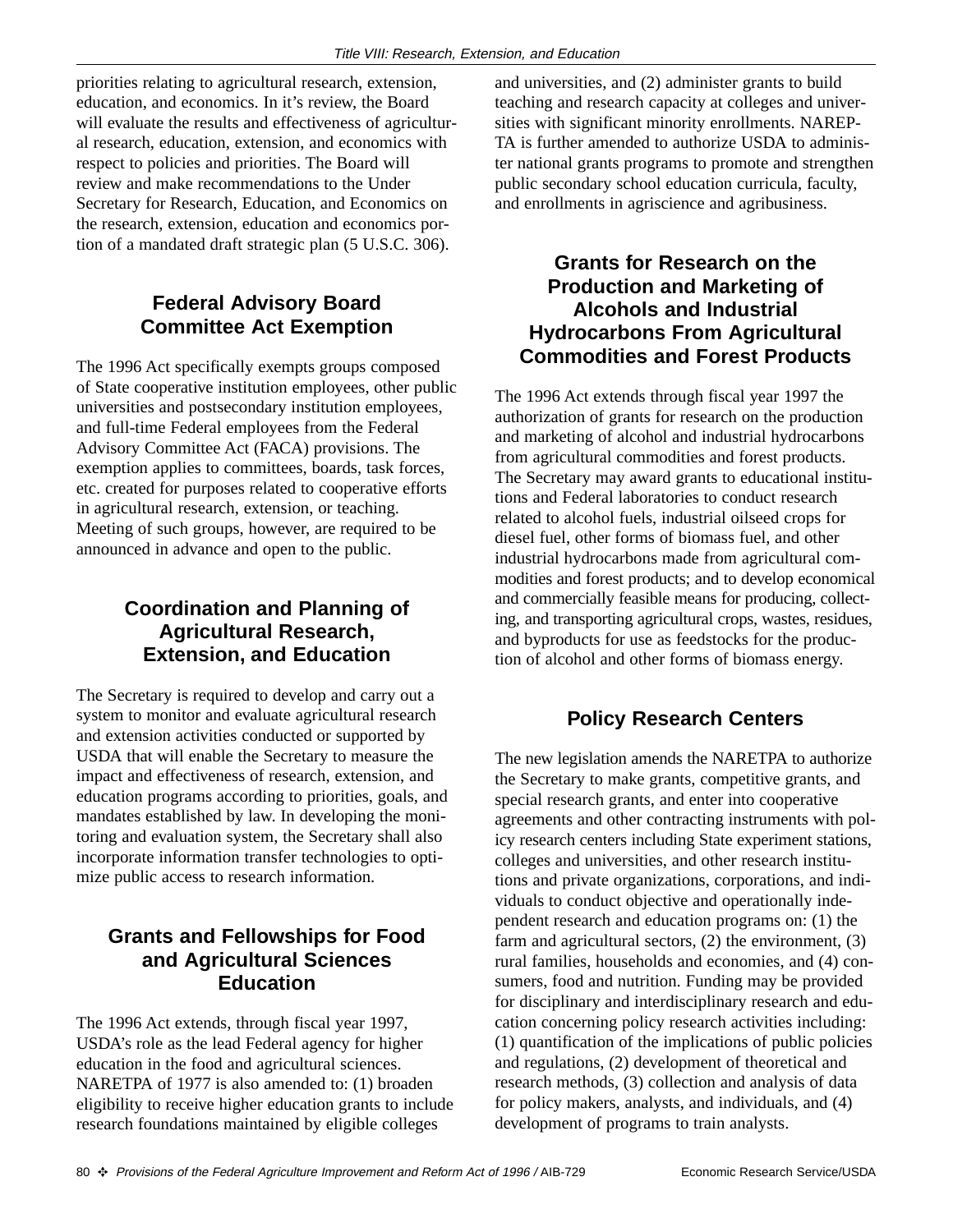#### **Human Nutrition Intervention and Health Promotion Research Program**

The Secretary is authorized to establish and award grants for multi-year research on human nutrition intervention and health promotion. Specific emphasis will be given to coordinated longitudinal research assessments of nutritional status and the implementation of unified, innovative intervention strategies that aim to identify and solve problems of nutritional inadequacy and contribute to the maintenance of health, well-being, performance, and productivity of individuals. A pilot research program (through CSREES) will combine medical and agricultural research to link major cancer and heart and other circulatory disease research with agricultural research to identify compounds in vegetables and fruits that may prevent these diseases.

#### **Food and Nutrition Education Program**

The 1996 Act increases the authorization for appropriation to \$83 million annually for the Food and Nutrition Education Program (FNEP) though fiscal year 1997. This provision allows the Secretary to continue a national education program that includes the dissemination of the results of food and human nutrition research performed or funded by USDA. FNEP authorizes the employment and training of professional and paraprofessional aides to engage in direct nutrition education of low-income families and in other appropriate nutrition education programs.

#### **Animal Health and Disease Research**

The 1996 Act extends animal health and disease research programs through fiscal year 1997. The legislation expands and clarifies the definition and purpose of animal health and disease research and encourages in-creased research coordination between State and Fed-eral institutions. Commercial aquaculture is specifically included as a form of livestock and the scope of na-tional or regional animal health and disease research is expanded to include pre-harvest, on-farm food safety, and animal well-being related research. The Animal Health Sciences Research Advisory Board authorization is repealed under the new legislation (see subtitle C).

#### **Grants to Upgrade Agricultural and Food Science Facilities at 1890 Land–Grant Colleges**

The authorization is extended through fiscal year 1997 and an increase of \$8.0 million per fiscal year to \$15.0 million per fiscal year is provided. These grants are used to acquire and improve agricultural and food science facilities and equipment (including libraries) so that those eligible institutions (the 1890 institutions including Tuskegee University) may fully participate in the production of human capital.

#### **National Research and Teaching Centennial Centers**

The Secretary's authority to make competitive grants through fiscal year 1997 is extended to institutions designated as national research and training centennial centers located at colleges (or consortia of such colleges) eligible to receive funds under the Act of August 30, 1890, including Tuskegee University. As stated under pre-existing legislation, the centers receiving grants shall be those having the best demonstratable capacity, as determined by the Secretary, to provide administrative leadership for goat research and training, agricultural engineering, water quality and agricultural production research, sustainable agricultural research, and domestic and international trade and development research.

#### **Programs for Hispanic– Serving Institutions**

By amending the NARETPA, the 1996 Act establishes broad authority to make grants for the purpose of promoting and strengthening the ability of Hispanicserving institutions to carry out education, applied research, and related community development programs. The authorization for fiscal year 1997 is \$20 million.

#### **International Agricultural Research and Extension**

Minor amendments were made—but the 1996 Act does not extend this provision beyond fiscal year 1997.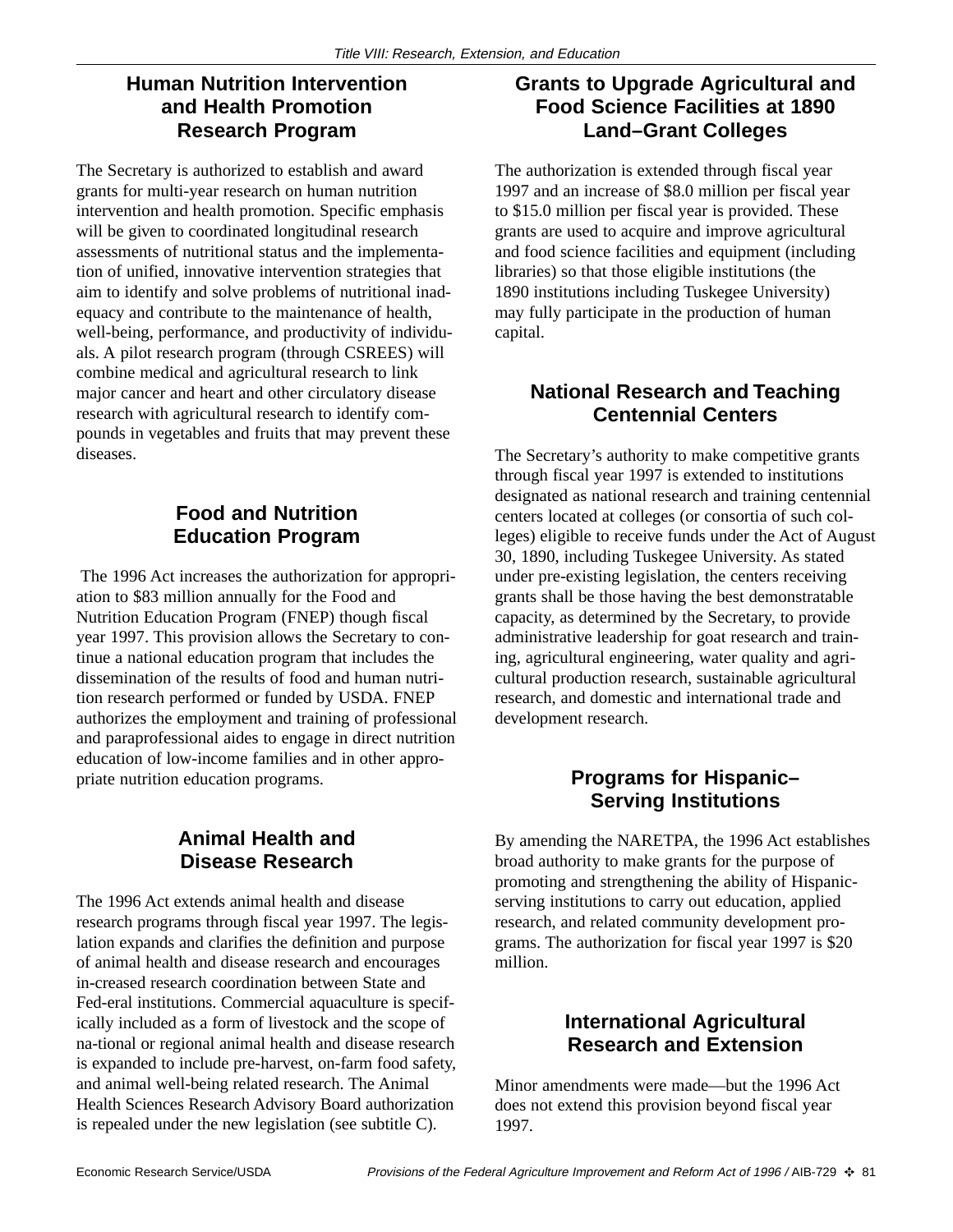#### **Authorization of Appropriations for Agricultural Research Programs and Extension Education**

The 1996 legislation extends general authorization of appropriations for Federal agricultural research, extension, and education programs through fiscal year 1997. There is broad authorization of appropriation of such sums necessary to carry out the agricultural research, extension, and education activities and initiatives of USDA for fiscal year 1998 through fiscal year 2002, subject to specific provision in annual appropriation acts. This authorization in intended as a "fail-safe" mechanism in the event Congress has not completed an intended review of Federal agricultural research, extension, and education, and enacted replacement authorizing legislation.

#### **Supplemental and Alternative Crops Research**

The authorization for appropriations for research to develop supplemental and alternative crops is extended through fiscal year 1997.

#### **Aquaculture Assistance Programs**

The authorization of appropriations for aquaculture research facilities and for aquaculture research and

extension is extended through fiscal year 1997. The aquaculture research program focuses on the development, management, and production of important aquatic food species and on enhancing the safety of food products derived from the aquaculture industry. The new legislation repeals the requirement of an annual aquaculture report by the Secretary to Congress and includes ornamental fish in the definition of aquaculture.

#### **Rangeland Research**

The authorization of appropriations for a rangeland research program, in coordination with the Renewable Resources Extension Act program, is extended through fiscal year 1997. As previously authorized, this program includes: (1) studies that address management of rangelands and agricultural land as integrated systems, (2) studies of methods designed for managing rangeland watersheds to maximize efficient use of water, to improve water quality, and water conservation, and to protect against onsite and offsite damage of rangeland resources, and (3) studies that focus on revegetation and rehabilitation of rangelands. The requirement for the Secretary to submit a report to the Congress and the President outlining the progress of USDA in meeting rangeland research program goals is repealed along with the requirement for a Rangeland Research Advisory Board (see subtitle C).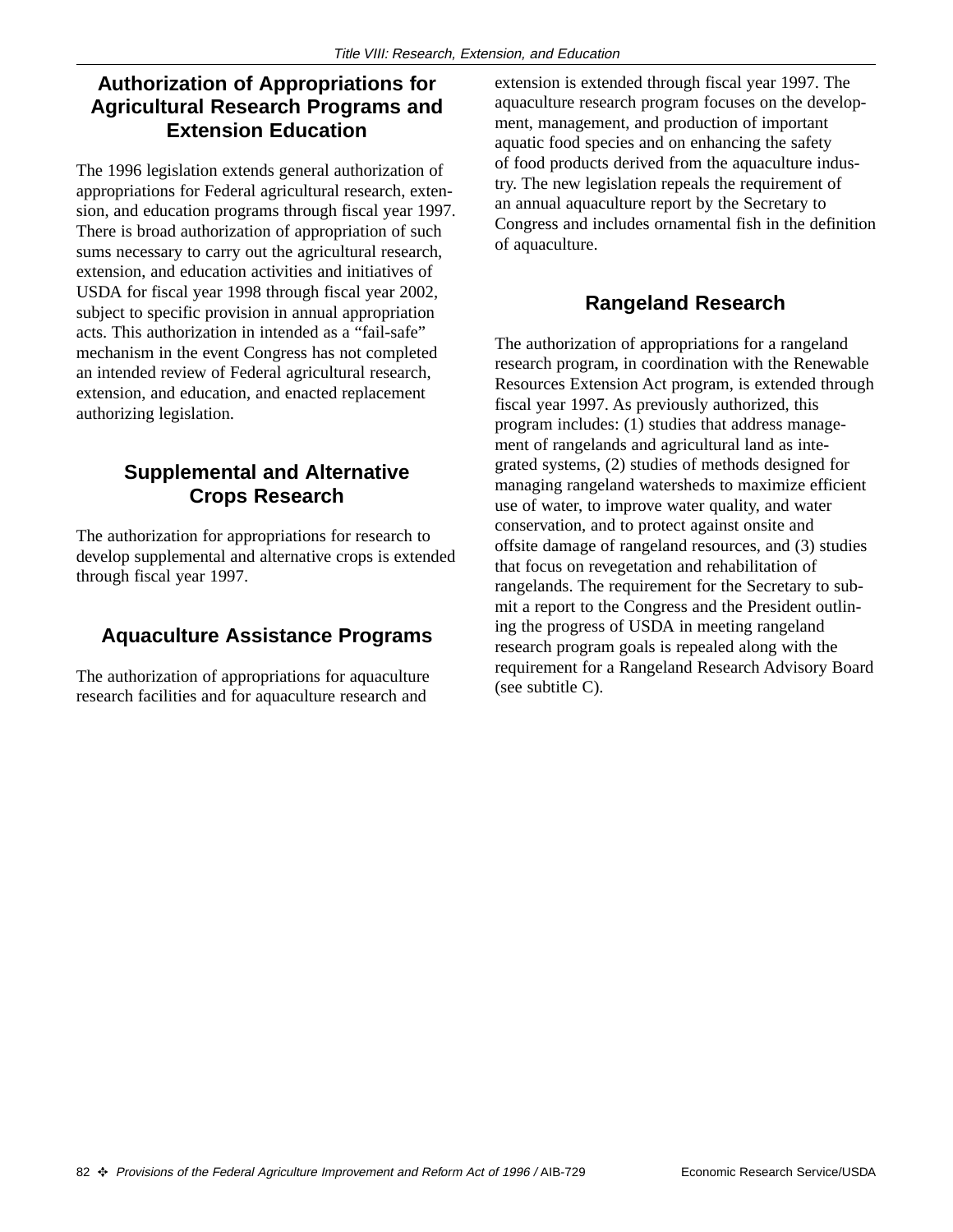### **Subtitle B**

## **Modification and Extension of Activities Under the 1990 Act**

This subtitle provides funds or authorization for appropriations for fiscal years 1996-1997 (and for other years in a few cases) for a number of activities included in the Food, Agriculture, Conservation, and Trade Act of 1990 (1990 Act). Topics covered by these provisions are wide ranging, and include agricultural research, weather, water quality, technology for farmers with disabilities, extension programs, information systems, and others

#### **Water Quality Research, Education, and Coordination**

The purpose of this section is to ensure that the USDA develops, implements, and sustains a coordinated, integrated, and comprehensive intra-agency program to protect waters from contamination from agricultural chemical and production practices. Authorization of appropriations is extended through fiscal year 1997.

#### **National Genetics Resources Program**

The 1996 Act extends the authorization for appropriations for such sums as may be necessary for the National Genetics Resources Program and allows the Secretary to make genetic material available to other countries. The National Genetics Resources Program, established under the 1990 Act, is designed to maintain and enhance a program for the collection, preservation, and dissemination of genetic material of importance to American food and agriculture production. The program, administered by the Agricultural Research Service, provides for the collection, classification, preservation, and dissemination of important genetic material; conducts research on the genetic materials collected; coordinates the activities of the program with other, similar domestic activities; makes available upon request the genetic material that the program collects (without charge and without regard to regard to the country from which a request might be

made, unless other wise prohibited by law); and expands the types of genetic resources included in the program to develop a comprehensive genetic resource program.

#### **National Agricultural Weather Information System**

The National Agricultural Weather Information System is designed to meet weather and climatic information needs of agricultural producers by providing weather information. Its funding authority, \$5.0 million annually, is extended through fiscal year 1997.

#### **Livestock Product Safety and Inspection Program**

This special grants program is intended to promote research to improve the efficiency and effectiveness of safety and inspection systems for livestock products. The authorization of appropriations, on a matching basis, is extended through fiscal year 1997.

#### **Plant Genome Mapping Program**

This program authorizes the Secretary to conduct a competitive research grants program to support basic and applied research and technology development on plant genome structure and function. The authorization is extended through fiscal year 1997.

#### **Certain Specialized Research Programs**

The authorization of appropriations for three (of eight authorized under FACTA of 1990) specialized research programs: mesquite research, prickly pear research, and deer tick ecology and related research are extended through fiscal year 1997.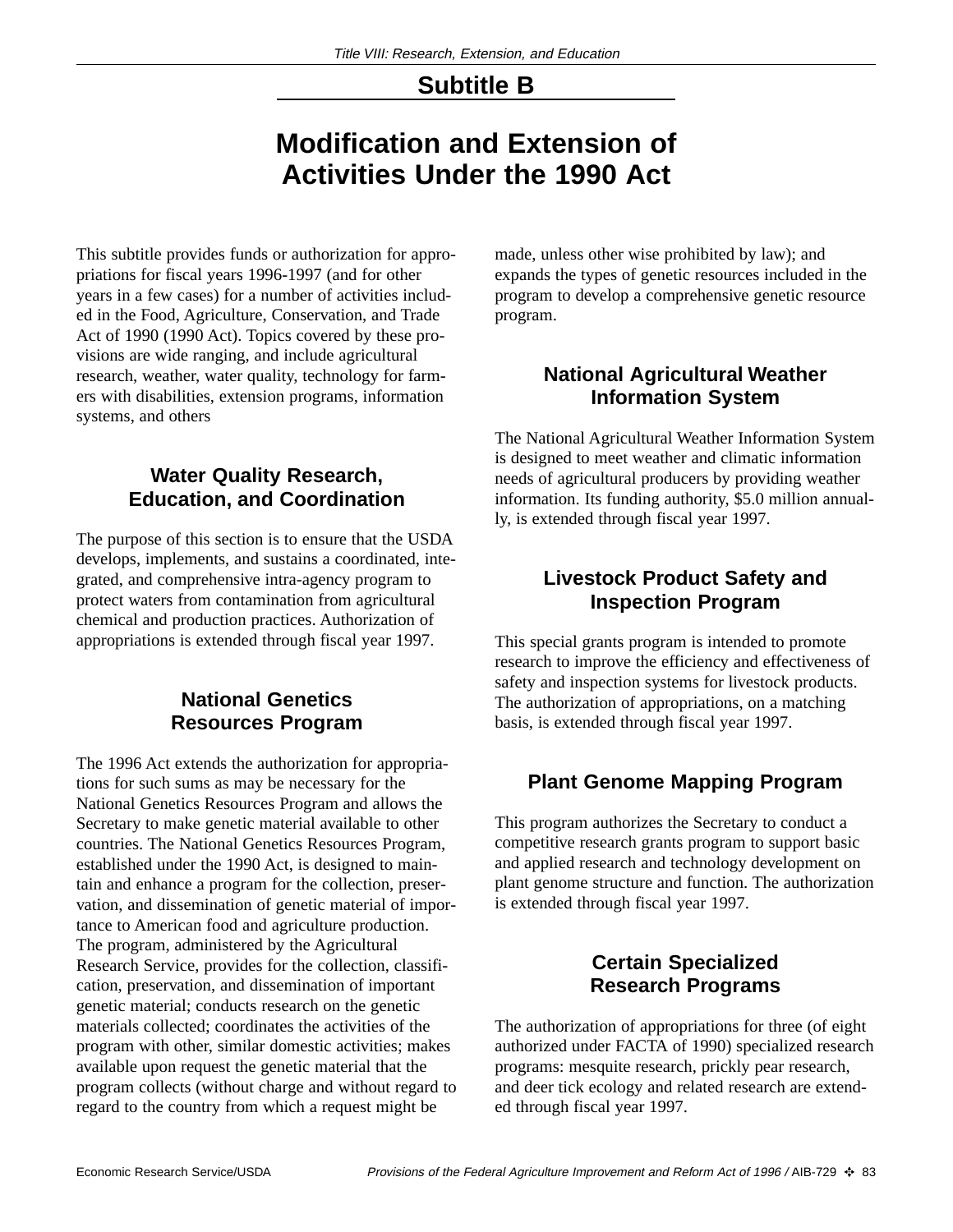#### **Agricultural Telecommunications Program**

This program encourages the development and utilization of an agricultural communications network to facilitate and strengthen agricultural extension, education, and marketing. Its authorization of appropriations for \$12 million annually is extended through fiscal year 1997.

#### **National Centers for Agricultural Product Quality Research**

The purpose of the national centers is expanded to include enhancing agricultural competitiveness through product quality research and technology implementation. Regional centers are intended to conduct a broad spectrum of research, development, and education programs to enhance the competitiveness, quality, safety, and wholesomeness of agricultural products. The authorization of appropriations is extended through fiscal year 1997.

#### **Red Meat Safety Research Center**

The 1996 Act repeals the provision authorizing a turkey research center (never funded) and in its place authorizes, on a competitive basis, a research facility to carry out research related to red meat safety, including developing strategies to reduce microbiological contamination of carcass surfaces and developing model hazard analysis and critical control point plans (HAACP). The legislation specifies a facility located close to a livestock slaughter and processing facility.

#### **Indian Reservation Extension Agent Program**

The 1996 Act authorizes the Secretary to implement a reduced re-application process for the continuing

operation of the program to reduce the regulatory burdens on participating university and tribal entities. This program establishes extension education programs on Indian reservations and tribal jurisdictions.

#### **Assistive Technology Programs for Farmers with Disabilities**

The 1996 Act extends the authorization of appropriations (through fiscal year 1997) for this program, which authorizes demonstration grants for on-the-farm agricultural education and assistance for individuals with disabilities who are engaged in farming and farmrelated occupations and their families.

#### **National Rural Information Center Clearinghouse**

The authorization for appropriations of the National Rural Information Clearinghouse, which provides and distributes information and data on rural assistance programs is extended through fiscal year 1997.

#### **Global Climate Change**

The authorization for appropriations for this program is extended through fiscal year 1997. The purpose of the global change research program is to coordinate policy analysis, long-range planning, research and response strategies relating to climate change issues; provide liaison to other Federal agencies; inform the Department of scientific developments and policy issues relating to the effects of climate change on agriculture and forestry; recommend to the Secretary alternative courses of action which respond to scientific developments and policy issues; and ensure the recognition of the potential for climate change is fully integrated into the research, planning and decision–making processes of the Department.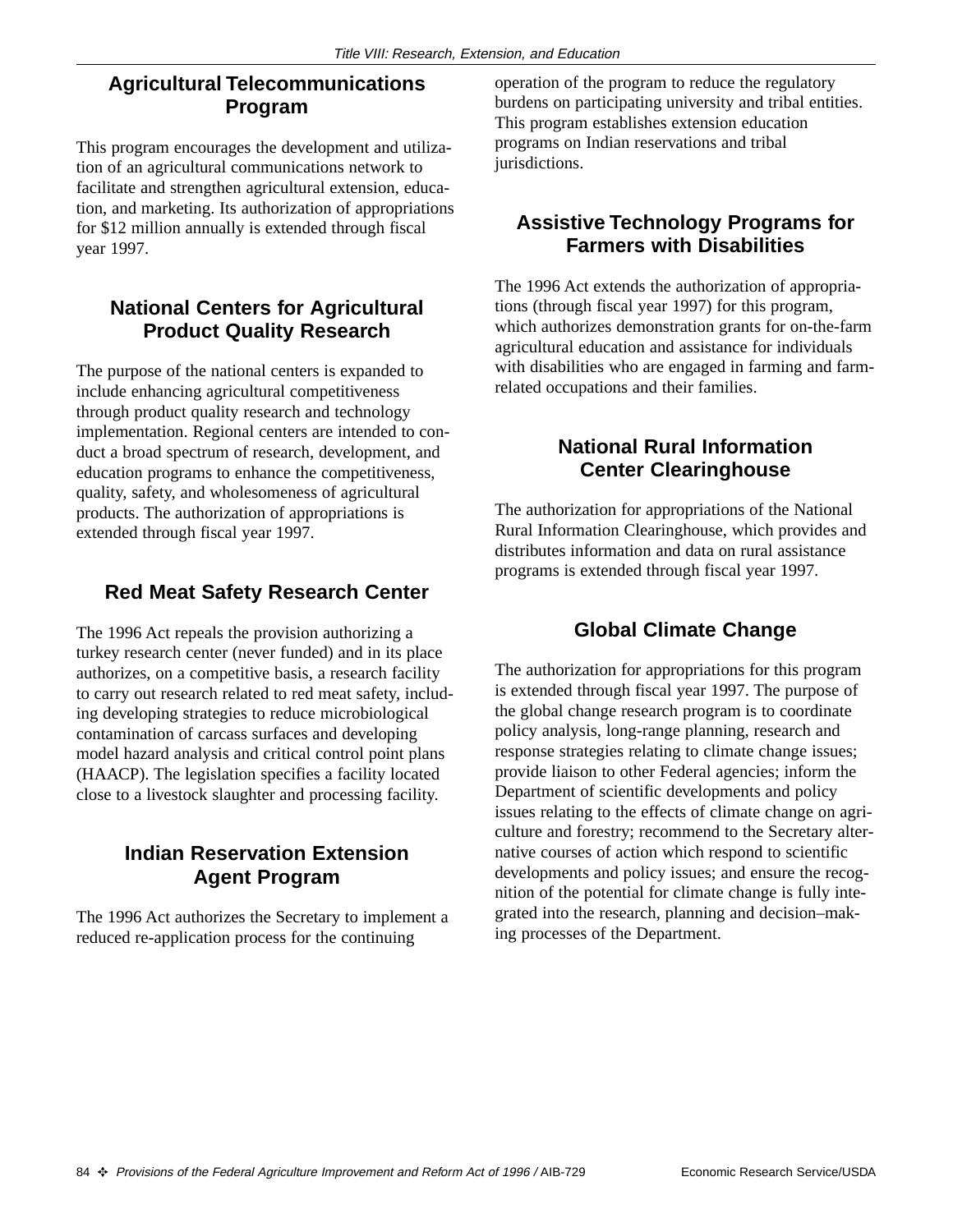## **Subtitle C**

## **Repeal of Certain Activities and Authorities**

The 1996 Act repeals the authority for the Joint Council of Food and Agricultural Sciences, the Agricultural Science and Technology Review Board, and the Animal Health Sciences Research Advisory Board. Other authorities and provisions repealed under the new legislation include:

- *Resident Instruction Program at 1890 Land–Grant Colleges.* This program would have provided grants for teaching program at 1890 institutions—but it was never funded. Authority is repealed.
- *Grants to States for International Trade Development Centers.* Repealed.
- *Rangeland Research.* The requirement for the Secretary to submit a report to Congress and the President outlining the progress of the Department in meeting rangeland research program goals is repealed along with the requirement for a Rangeland Research Advisory Board (see subtitle A).
- *Composting Research and Extension Program.* This program required education about appropriate methods of composting agricultural wastes and potential uses for such compost. Authority is repealed.
- *Education Program Regarding Handling of Agricultural Chemicals and Agricultural Chemical Containers.* Authority is repealed for this program that provided for cataloging Federal, State and local laws and regulations governing the handling of unused or unwanted agricultural chemical and agricultural chemical containers.
- *Program Administration Regarding Sustainable Agriculture Research and Education, Best Utilization of Biological Applications, Research and Extension Projects.* Amendments were made to repeal reporting requirements and abolish the National Sustainable Agriculture Advisory Council.
- *Research Regarding Production, Preparation, Processing, Handling, and the Storage of Agricultural Products.* This research program was designed to measure microbiological and chemical agents in or affecting agricultural products. Program authority is repealed.
- *Plant and Animal Pest and Disease Control Program.* Repealed.
- *Certain Specialized Research Programs.* The 1996 Act repeals authority for several research programs—lean animal content research, immunoassay research, niche market research, and new commercial products from natural plant materials research.
- *Commission on Agricultural Research Facilities.* Repealed.
- *Special Grant to Study Constraints on Agricultural Trade.* The authority had provided for special grants to land–grant colleges and universities to conduct studies evaluating the trade impacts of technical barriers, quality factors, and end-use characteristics but these grants were never funded. Authority is repealed.
- *Pilot Program to Coordinate Food and Nutrition Education Research.* This program, repealed under the new legislation, created the authority to make grants for enhancing interagency and interagency coordination in the design and delivery of food and nutrition programs and to develop more efficient methods and improved organization to inform the public about food and nutrition programs.
- *Demonstration Areas for Rural Economic Development.* This grant program, repealed under the 1996 Act, was designed to establish a program of competitive grants to rural areas to serve as a demonstration area for rural economic development and as models of such development for other areas.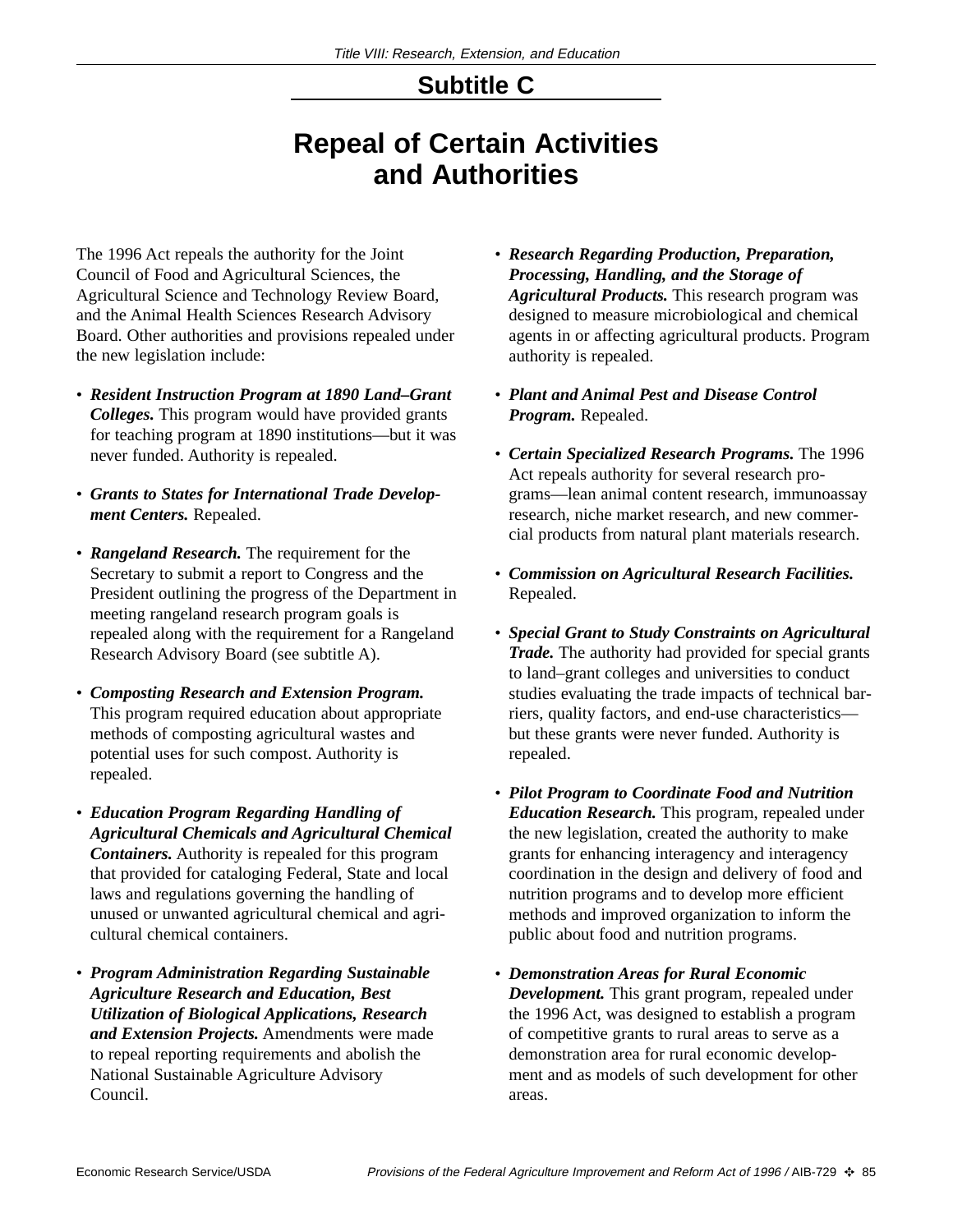- *Technical Advisory Committee Regarding Global Climate Change.* Repealed.
- *Cotton Crop Reports.* The provision that required cotton crop production reports be issued at 3:00 p.m. is repealed.
- *Rural Economic and Business Development Programs.* Specific rural economic and business development and rural development extension programs are repealed.
- *Human Nutrition Research.* The 1996 Act repeals a requirement for an annual report of human nutrition research activities.
- *Grants to Upgrade 1890 Land–Grant Colleges Extension Facilities.* The new legislation repeals the obsolete authority for this program.
- *Indian Subsistence Farming Demonstration Grant Program.* Repealed.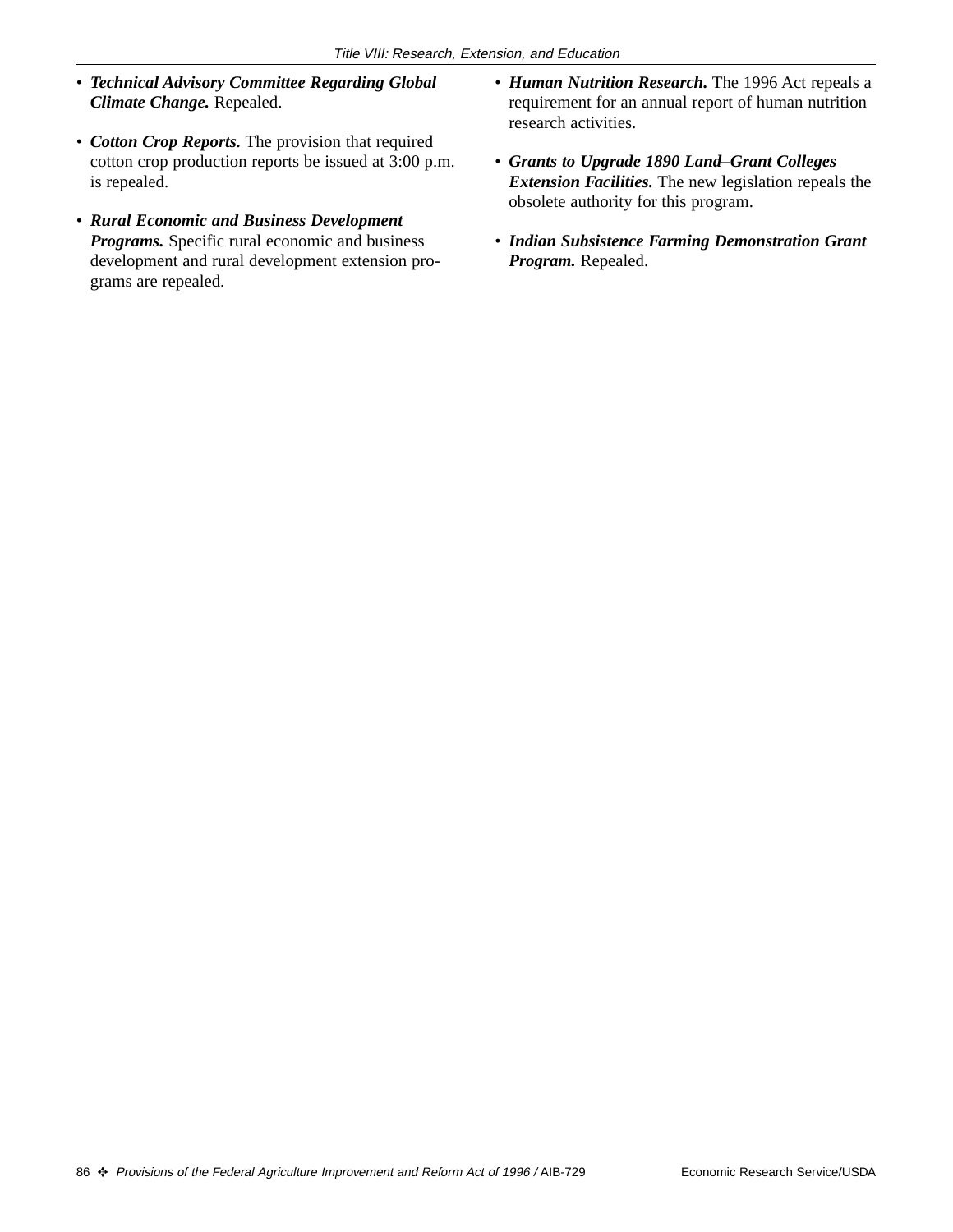## **Subtitle D**

## **Miscellaneous Provisions**

This subtitle provides authorization for appropriations for fiscal years 1996-1997 and/or makes other modifications for a number of existing programs and activities. Topics covered by these provisions include agricultural research, remote sensing information systems (5-year authorization), extension and education activities, and others. A 10-year strategic plan for agricultural research facility development and modernization is to be developed by a task force.

#### **Critical Agricultural Materials Research**

The 1996 Act extends authorization for appropriations through fiscal year 1997 and repeals annual reporting requirements.

#### **1994 Institutions**

The Secretary to required to develop and implement a formal memoranda of agreement with the 1994 Institutions by January 6, 1997, to ensure that tribally controlled colleges and Native American communities equitably participate in USDA's employment, programs, services, and resources.

#### **Smith-Lever Funding for 1890 Land—Grant Colleges**

The 1996 Act makes the 1890 Institutions (including Tuskegee University) eligible to participate in new or increased extension programs carried out under Section 3(d) of the Smith–Lever Act.

#### **Agricultural Research Facilities**

The Research Facilities Act is amended to add several new criteria and procedures for reviewing proposals for grants to college, university, and nonprofit institution agricultural research facilities. The Secretary is required to establish a 15-member Strategic Planning Task Force to review all currently operating agricultural research facilities constructed in whole or in part with Federal funds and all planned facilities to ensure that a comprehensive research capacity is maintained. The task force will prepare for the Secretary and the congressional agriculture committees a 10-year strategic plan, reflecting both national and regional perspectives for development, modernization, construction, consolidation and closure of Federal agricultural research facilities and agricultural research facilities proposed to be constructed with Federal funds. The report is due 2 years after the formation of the task force.

The Secretary shall select members of the Strategic Planning Task Force from recommendations of the Advisory Board established by Section 1408 of the NARETPA (7 U.S.C. 3123). This Board may recommend individuals with expertise in facilities development, modernization, construction, consolidation and closure.

#### **National Competitive Research Initiative**

The authorization of appropriations is extended through fiscal year 1997 and the proportion of funds allocated for mission-linked research is increased to 40 percent (from 20 percent).

#### **Rural Development Research and Education**

The Rural Development Act of 1977 (7 U.S.C.  $2662(a)$ ) is amended to add goals for extension programs in the area of coordinated and integrated rural community initiatives using leadership development, entrepreneurship, and other steps to increase jobs, income, and quality of life in rural communities.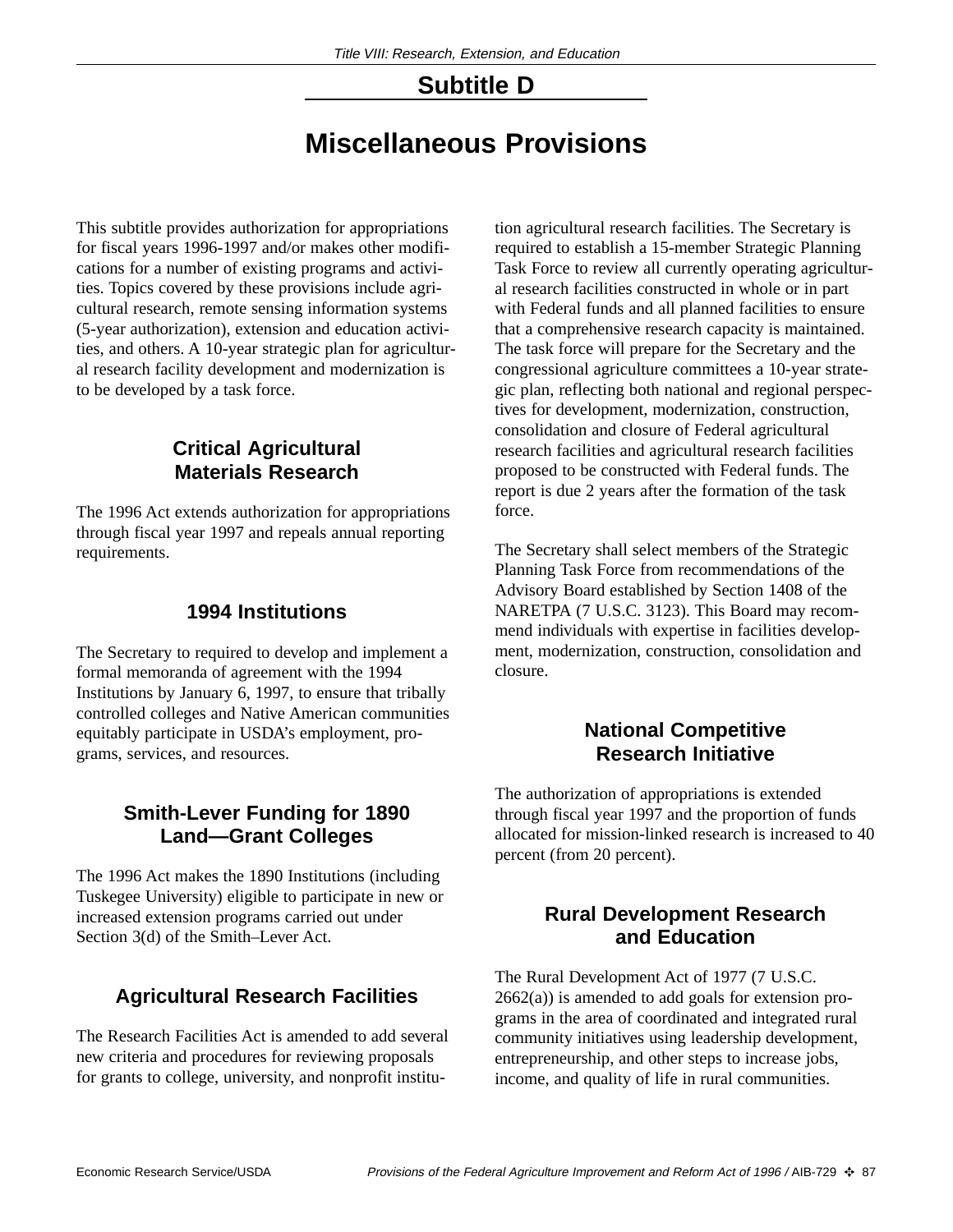#### **Dairy Goat Research Program**

#### **National Arboretum**

Authority for appropriations is extended through 1997.

#### **Competitive Grants for Research To Eradicate and Control Brown Citrus Aphid and Citrus Tristeza Virus**

The 1996 legislation authorizes a competitive research grant program on the brown citrus aphid and the citrus tristeza virus focusing on developing methods to eradicate these pests from citrus crops grown in the United States and developing citrus varieties not injured by the brown citrus aphid and the citrus tristeza virus.

#### **Aquaculture Research Centers**

The 1996 Act renames the Fish Farming Experimental Laboratory (in Stuttgart and Kelso, Arkansas) as the Stuttgart National Aquaculture Research Center and transfers the laboratory to the Department of Agriculture (from the Department of Interior). The Southeastern Fish Culture Laboratory in Marion, Alabama, is renamed the Claude Harris National Aquacultural Research Center and may be transferred to the Department of Agriculture, in whole or in part, subject to the consent of the Secretary.

The Secretary is authorized to solicit services to operate concessions for food, drink, and nursery sales, grant concessions to nonprofit scientific or education organizations, and to charge fees for certain uses, and to accept voluntary services for the benefit of the National Arboretum.

#### **Remote Sensing**

The Secretary of Agriculture and Administrator of the National Aeronautics and Space Administration are given a 5-year authorization to jointly make available timely information—developed through remote sensing data—on crop conditions, soil conditions, projected food, and feed and fiber production.

#### **Methyl Bromide—Sense of the Senate**

USDA is urged to continue to make methyl bromide alternative research and extension activities a high Departmental priority and to continue discussions with the Environmental Protection Agency, producer and processor organizations, environmental organizations, and State agencies on the risks and benefits of extending the 2001 methyl bromide phaseout deadline.